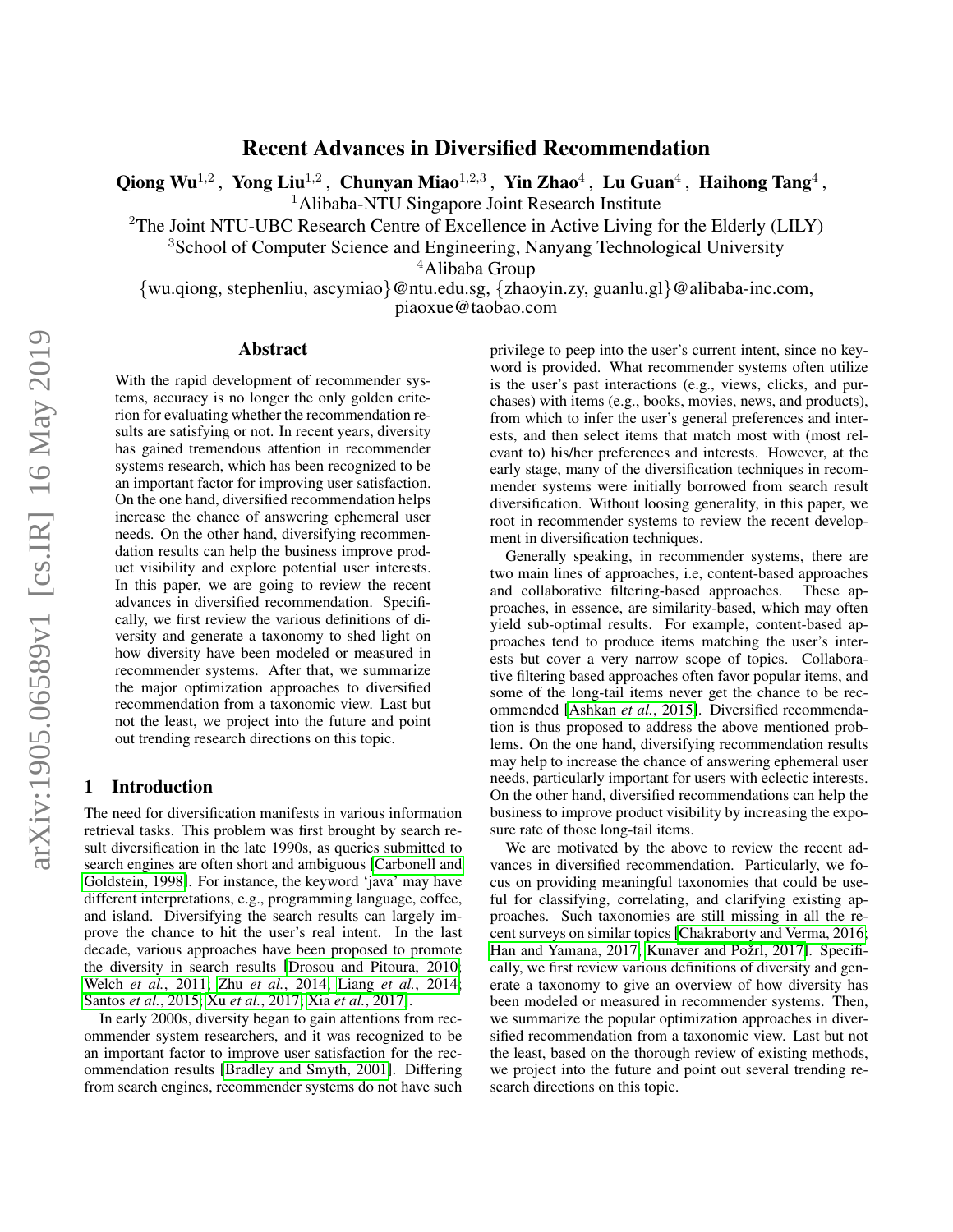# 2 Definition of Diversity

Diversity in recommender systems can be viewed at either *individual* or *aggregate* level. Individual diversity refers to the diversity of recommendations for a given user, while aggregate diversity refers to the diversity of recommendations across all users. Although aggregate diversity is a combinatory view of individual diversity, a higher individual diversity does not necessarily imply a higher aggregate diversity [\[Ado](#page-5-7)[mavicius and Kwon, 2012\]](#page-5-7). For example, if the system recommends the same set of five distinct items to all users, the recommendation list for each user is very diverse (i.e., high individual diversity). However, the system can only recommend five items out of the entire item pool, thus, the aggregate diversity is low.

From another perspective, individual diversity focuses on the problem of how to maximize item novelty in face of already recommended ones when generating the recommendation list, while aggregate diversity can be viewed as a problem of how to improve the ability of a recommender system to recommend long-tail items. A few works have been proposed to improve the aggregate diversity of the recommendation results [\[Brynjolfsson](#page-5-8) *et al.*, 2010; [Ado](#page-5-9)[mavicius and Kwon, 2011;](#page-5-9) [Adomavicius and Kwon, 2012;](#page-5-7) [Oestreicher-Singer and Sundararajan, 2012\]](#page-6-6), countering the effect of item popularity.

Simultaneously, a much larger body of research has been conducted to improve individual diversity, maximizing the between-item novelty. Therefore, in this paper, we focus on individual diversity, which we will simply refer as diversity throughout the paper, unless explicitly specified otherwise. In the rest of this section, we will review various lines of definitions for diversity in recommender systems and propose a taxonomy, as shown in Figure [1,](#page-1-0) which could encompass different views for diversity.

### 2.1 Explicit v.s. Implicit Features

The definition of diversity often involves a dissimilarity measure between items, and the first line of views split along whether explicit or implicit features are used for comparison. Specifically, *Explicit features* refer to the attributes (e.g., genre, brands, and prices) or semantic taxonomy (e.g., topic hierarchy) describing items [\[Ziegler](#page-6-7) *et al.*, 2005]. Such information are often used by content-based filtering to perform similarity match between items. However, explicit features may not always be available, and in these cases, implicit features can be used to describe the properties of items. *Implicit features* can be again categorized into two types: observed and learned. *Observed implicit features* refer to some user generated data, for example, view, click, purchase records, etc. Such information have also been commonly used as the implicit feedback in recommender systems, as evidence for collaborative filtering [\[Rendle](#page-6-8) *et al.*, 2009]. In addition, item features can also be learnt from the implicit or explicit feedbacks, where explicit feedbacks usually refer to the ratings in recommender systems, through latent factor models [\[Koren](#page-5-10) *et al.*[, 2009\]](#page-5-10). The latent factors comprise a computerized alternative to the aforementioned explicit features. The beauty of latent factors is that they can measure obvious dimensions as described by the explicit features, as well as less well-defined

<span id="page-1-0"></span>

Figure 1: A taxonomy of definitions for diversity.

dimensions or completely uninterpretable dimensions that are not able to be captured by the explicit features [\[Koren](#page-5-10) *et al.*, [2009\]](#page-5-10). These latent features are referred to as *learnt latent features* in this work.

#### <span id="page-1-1"></span>2.2 Pairwise v.s. Set-level Measures

The second line of views split along whether diversity is defined based on a pairwise comparison between item features (no matter explicit or implicit), or based on a view of the entire set of recommended items as a whole.

*Pairwise measures* usually define a dissimilarity function between items and use the average dissimilarity to characterize the diversity of a recommendation list [\[Carbonell and](#page-5-0) [Goldstein, 1998;](#page-5-0) [Bradley and Smyth, 2001;](#page-5-2) [Zhang and Hur](#page-6-9)[ley, 2008\]](#page-6-9). The dissimilarity metric can be defined based on explicit features [\[Ziegler](#page-6-7) *et al.*, 2005; [Chandar and Carterette,](#page-5-11) [2013;](#page-5-11) Wu *et al.*[, 2016b\]](#page-6-10), or implicit features [\[Qin and Zhu,](#page-6-11) [2013;](#page-6-11) Cheng *et al.*[, 2017\]](#page-5-12).

*Set-level measures* define the utility of the entire set of recommended items as a whole. One of the widely used set-level diversity metrics is *coverage*. Coverage can be measured in proportionate to the number of distinct items [Wu *[et al.](#page-6-12)*, [2016a;](#page-6-12) [Puthiya Parambath](#page-6-13) *et al.*, 2016] or topics [\[Vargas](#page-6-14) *et al.*[, 2014;](#page-6-14) [Ashkan](#page-5-3) *et al.*, 2015] covered by the recommended items. Another set-level diversity measure gaining rapid popularity in recent years is a *probabilistic model* called Determinantal Point Process (DPP). DPP originated from quantum physics to give the distributions of fermion systems in thermal equilibrium. As DPP describes the repulsion of fermions precisely, it is natural for modeling diversity. DPP maintains a semi-definite kernel matrix L indexed by the entire candidate set of items, whose diagonal entries capture the quality of items while off-diagonal entries measure the similarity between items. Once L is determined, the probability of observing any subset of items S is proportionate to  $\det(\mathbf{L}_{\mathcal{S}})$ . Due to the property of matrix determinant, more diverse items get higher probability to be sampled together. The DPP kernel matrix L can be viewed as a model of the entire feature space of all items, which can be learnt from data [\[Gillenwa](#page-5-13)ter *et al.*[, 2014;](#page-5-13) [Mariet and Sra, 2015;](#page-6-15) [Gartrell](#page-5-14) *et al.*, 2016; [Gartrell](#page-5-15) *et al.*, 2017; [Wilhelm](#page-6-16) *et al.*, 2018] or carefully constructed from explicit or implicit item features [\[Chen](#page-5-16) *et al.*,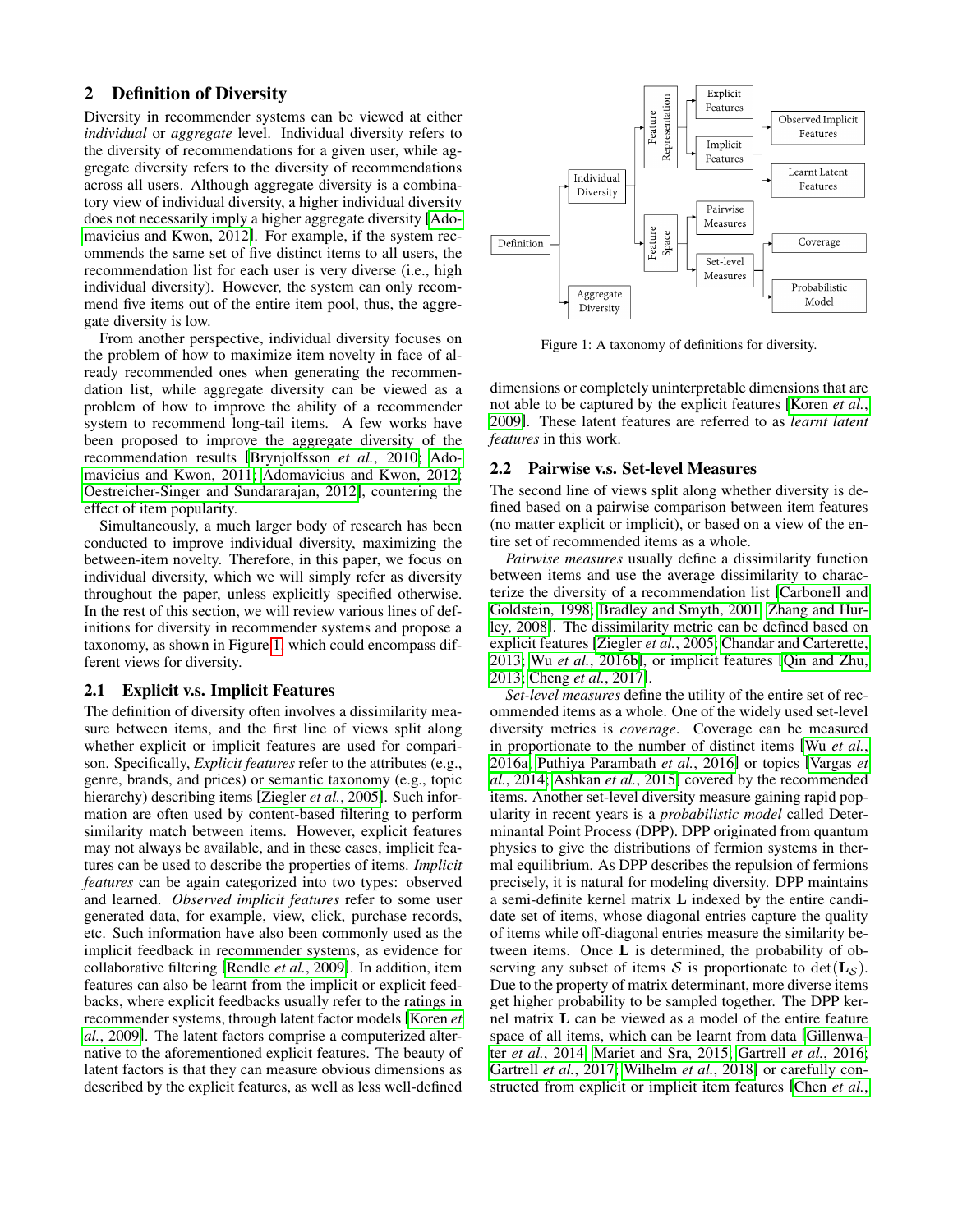[2018\]](#page-5-16).

#### 3 Optimization of Diversity

Diversified recommendation is generally treated as a bicriterion optimization problem, in which one seeks to maximize the overall relevance of a recommendation list, while minimizing the redundancy between the recommended items [\[Gollapudi and Sharma, 2009\]](#page-5-17). Therefore, one commonly shared objective among most diversified recommendation methods is to maintain a proper trade-off between the relevance and the diversity of the recommendation results [\[Car](#page-5-0)[bonell and Goldstein, 1998\]](#page-5-0).

Various approaches have been proposed to realize the above mentioned objective in recommender systems. In general, we can categorize the major approaches into two broad classes, based on whether the optimization is done in an offline manner or an online manner. In the offline setting, recommender systems usually generate recommendations based on the historical interactions between users and items. With such data, there are three major approaches for trading-off between relevance and diversity, i.e., post-processing methods, learning-to-rank methods, and determinantal point process based methods. These offline methods, however, usually ignore the interactions between users and the recommender system, and thus cannot take the users' immediate and long-term feedback to improve the recommender system's performance. On the other hand, in the online setting, a recommender system explicitly models the interactions between users and the recommender system, which allows the recommender system to update its recommendation policy based on users' feedback in an interactive manner. Two popular approaches have been used to diversify recommendation results for online interactive recommendations, i.e., contextual bandit and deep reinforcement learning. We summarize this taxonomy in Figure [2.](#page-2-0) Next, we will discuss the major methods following this taxonomy.

#### 3.1 Non-interactive Methods

Non-interactive methods usually train an offline model using historical user-item interaction data and then generate recommendations based on the trained model. In this section, we review three lines of non-interactive methods for diversified recommendation, i.e., post-processing methods, learning-torank, and determinantal point process.

#### Post-processing Methods

The earliest works on diversified recommendations usually take a heuristic post-processing approach to strive a balance between relevance and diversity in the top-N recommendation list [\[Qin and Zhu, 2013\]](#page-6-11). These approaches can be classified into two classes: 1) greedy heuristics, where the recommendation list is greedily constructed one-by-one by maximizing a marginal relevance; and 2) refinement heuristics, where items are first ranked based on a relevance metric and then refined by introducing a diversity metric.

The pioneering approach on greedy heuristics is Maximal Marginal Relevance (MMR) [\[Carbonell and Goldstein,](#page-5-0) [1998\]](#page-5-0), which first represents relevance and diversity by independent metrics and then uses the notion of marginal rele-

<span id="page-2-0"></span>

Figure 2: A Taxonomy of major optimization methods for diversity.

vance to combine the two metrics with a trade-off parameter. MMR creates a diversified ranking of items by choosing an item in each interaction such that it maximizes the marginal relevance. Other greedy heuristics methods vary in the definition of the marginal relevance, often in the form of a submodular objective function, which can be solved greedily with an approximation to the optimal solution. For example, in [\[Qin](#page-6-11) [and Zhu, 2013\]](#page-6-11), an entropy regularizer is proposed to capture the notion of diversity which satisfies monotonicity and submodularity. It is then combined with the modular rating set function, which gives a submodular objective function. This submodular objective is maximized approximately by greedy algorithm. In [\[Ashkan](#page-5-3) *et al.*, 2015], another form of submodular objective function called diversity-weighted utility maximization was proposed, and it was then maximized by a greedy algorithm. In [Sha *et al.*[, 2016\]](#page-6-17), a submodular objective function was proposed to combine relevance, coverage of user's interests, and the diversity between items.

Refinement heuristics usually re-rank a pre-ranked item list through some post-processing actions. For example, [\[Ziegler](#page-6-7) *et al.*[, 2005\]](#page-6-7) defines a similarity metric based on the taxonomy information to compute an intra-list similarity for determining the overall diversity of the recommendation list, and increases diversity by merging a dissimilarity rank with the original rank. [\[Zhang and Hurley, 2008\]](#page-6-9) defines item similarity based on the feature space (explicit or implicit features) and optimizes diversity by relaxing the bi-criterion optimization problem to a trust-region problem. [Yu *et al.*[, 2009\]](#page-6-18) proposes the notion of explanation-based diversity and then develops two re-ranking strategies, i.e., swap and greedy, to promote diversity in top-N recommendations. [\[Boim](#page-5-18) *et al.*, [2011\]](#page-5-18) adopts item-based CF for recommendation and represents each item with a vector of ratings from users. Pearson's correlation coefficient is used to measure the similarity between items and the diversity of the recommendation list is improved through the construction of a priority cover-tree.

#### Learning-to-rank

Post-processing methods mainly play some tricks at the ranking stage. However, such a strategy is suboptimal as cumulative loss on ranking performance may be generated due to error on each step, and extensive tuning of the trade-off parameter may be required [Li *et al.*[, 2017\]](#page-6-19). To mitigate these problems, another group of research proposes to directly learn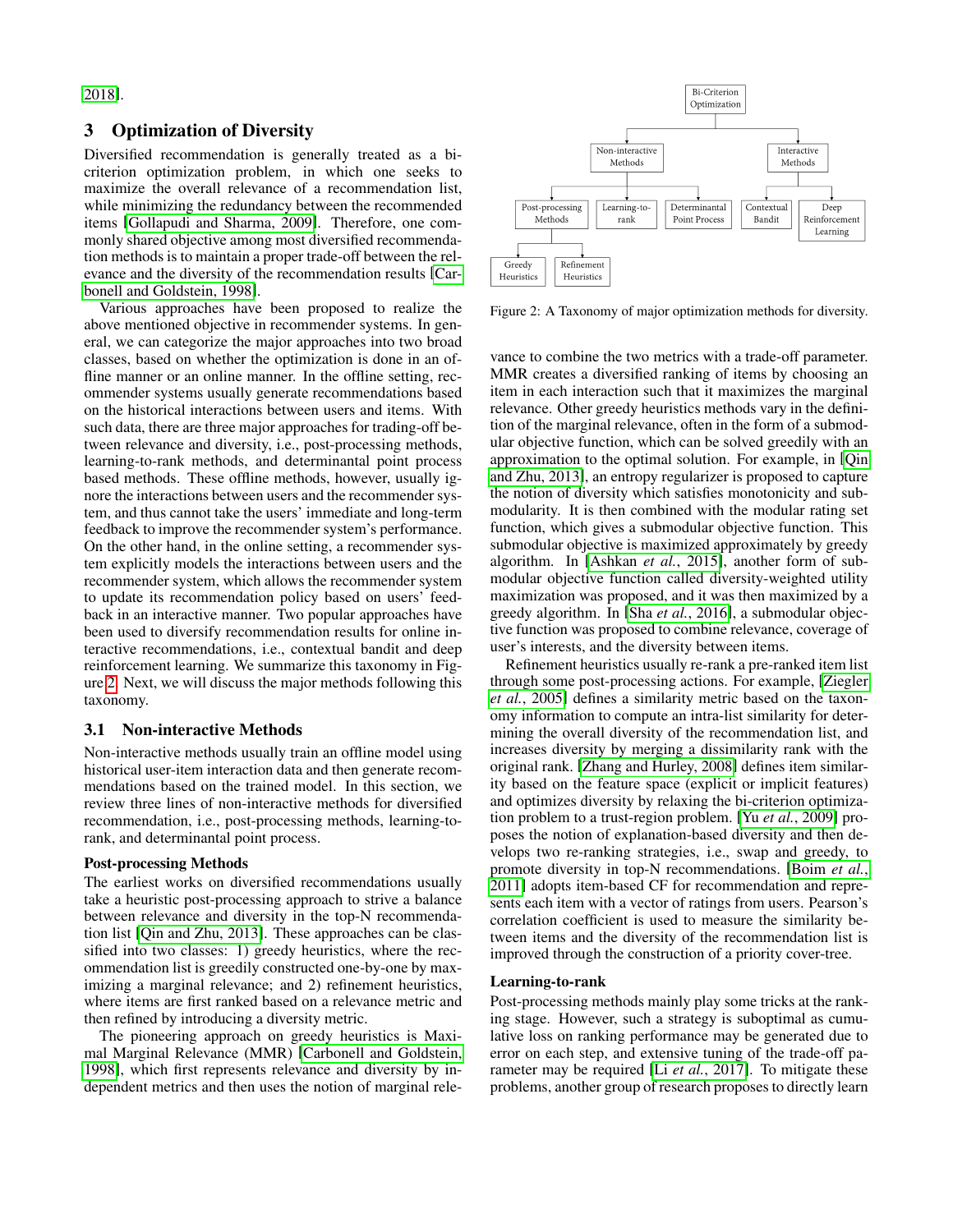an optimal ranking for each user, which is called Learning-To-Rank (LTR).

The LTR methods target at the right recommendation order to each user rather than precise score prediction on each candidate item. For diversified recommendation, the main problem of LTR becomes defining an ideal ranking that considers both relevance and diversity as the ground-truth for learning. Several recent works have been done in this direction, for example, [Cheng *et al.*[, 2017\]](#page-5-12) treats each user as a training instance, which is labeled by a set of relevant and diverse items empirically determined. An automatic heuristic labeling method is proposed to trade-off between relevance and diversity. LTR is then becoming a supervised learning problem. [Li *et al.*[, 2017\]](#page-6-19) defines an ideal recommendation list by proposing a score formulation to model contribution of a candidate item at a particular recommendation position, which unifies both relevance and diversity. LTR becomes a problem of optimizing the score model with a pairwise loss function.

#### Determinantal Point Process

Most of post-processing and LTR methods adopt pairwise measures of diversity, which is suboptimal as they ignore the correlations between items [Chen *et al.*[, 2018\]](#page-5-16). Moreover, with the current techniques, similar items may have similar quality scores, which make it expensive to score every possible permutation of the ranked list to generate the ideal recommendation that balances relevance and diversity [\[Wilhelm](#page-6-16) *et al.*[, 2018\]](#page-6-16). Another line of research strives to address the above mentioned issues through a probability model of diversity, called Determinantal Point Process (DPP).

As introduced in the previous section [2.2,](#page-1-1) DPP maintains a kernel matrix L indexed by the entire candidate set of items, whose diagonal entries capture the quality of items while offdiagonal entries measure the similarity between items. The L kernel matrix models the entire feature space of items and captures the correlations between them, which elegantly solves the first problem. Once L is determined, various efficient sequential sampling techniques can be applied to generate a list of diverse and relevant items for recommendation [Chen *et al.*[, 2018;](#page-5-16) [Wilhelm](#page-6-16) *et al.*, 2018], which smartly solves the second problem.

There are two approaches for determining L, either learnt from data or constructed empirically. For example, [\[Wilhelm](#page-6-16) *et al.*[, 2018\]](#page-6-16) proposes to learn L from observed sets of historically interacted items, and then uses an approximate inference algorithm for efficiently sampling from the learnt L. Several other works also adopt similar ideas [\[Gillenwater](#page-5-13) *et al.*, 2014; [Mariet and Sra, 2015;](#page-6-15) [Gartrell](#page-5-14) *et al.*, 2016; [Gartrell](#page-5-15) *et al.*, [2017\]](#page-5-15), but mainly use DPP for basket completion tasks rather than diversifying recommendation. [Chen *et al.*[, 2018\]](#page-5-16) proposes to construct L using quality scores and item features. A trade-off parameter is introduced to balance the consideration of relevance and diversity when constructing L. Moreover, a fast greedy Maximum A Posteriori (MAP) inference is developed in this work to efficiently sample from constructed L.

#### 3.2 Interactive Methods

Interactive methods usually train an online recommendation model by repeating the following steps: push the recommendation result, collect feedback, and update model. In this section, we review two lines of interactive methods for diversified recommendation, i.e., contextual bandit and deep reinforcement learning.

#### Contextual Bandit

The non-interactive methods make use of historical interaction data between users and items to infer users' general preferences for generating relevant recommendations. However, in real world, new users and new items frequently join the system over time, and the profiles of users update dynamically [Wang *et al.*[, 2017\]](#page-6-20), which is called the cold-start problem in recommender systems. Such a problem can be naturally modeled as a Contextual Multi-Armed Bandit (CMAB) problem. Taking movie recommendation as an example, in CMAB setting, given a new user, the recommender system can repeatedly provide the user with a set of movies (called a super arm) and collect his/her feedback in multiple rounds. The CMAB algorithm helps to decide whether to try some new movies (i.e., exploration) or stick on the movies that the user prefers (i.e., exploitation) in the next round based on the user's feedback.

In CMAB setting, diversity is often promoted by designing a relevance-diversity bi-criterion reward function for the super arm. For example, in [Qin *et al.*[, 2014\]](#page-6-21), entropy regularizer is incorporated into the reward function (originally consisting of relevance alone) to promote diversity of the selected super arm. In [Wang *et al.*[, 2017\]](#page-6-20), three types of diversified reward function have been explored in a CMAB setting, including MMR [\[Carbonell and Goldstein, 1998\]](#page-5-0), entropy regularizer [Qin *et al.*[, 2014\]](#page-6-21) and temporal user-based switching [\[Lathia](#page-5-19) *et al.*, 2010].

#### Deep Reinforcement Learning

Contextual bandit methods generally assume that the state of the user is invariant. However, in real world, the user's preference is dynamically changing over time. This information can be captured naturally in a Reinforcement Learning (RL) framework. In RL setting, a recommender system can be viewed as an agent. It senses the state of the environment (i.e., the user's current preferences), and generate an action (i.e., recommend a set of items) accordingly. It then collects rewards based on the feedbacks provided by the user and updates its recommendation policy by optimizing the current rewards or/and the cumulative future rewards.

In RL setting, diversity has been promoted by employing efficient exploration-exploitation strategies. For example, in [Zheng *et al.*[, 2018\]](#page-6-22), a dueling bandit gradient descent algorithm is adopted to do exploration in a deep reinforcement learning framework, which chooses random item candidates in the neighborhood of the current recommender. This exploration strategy can promote diversity while avoiding recommending totally unrelated items and thus preserving recommendation accuracy.

Summary. In short summary, LTR and DPP are two recent trending approaches to solve the diversified recommendation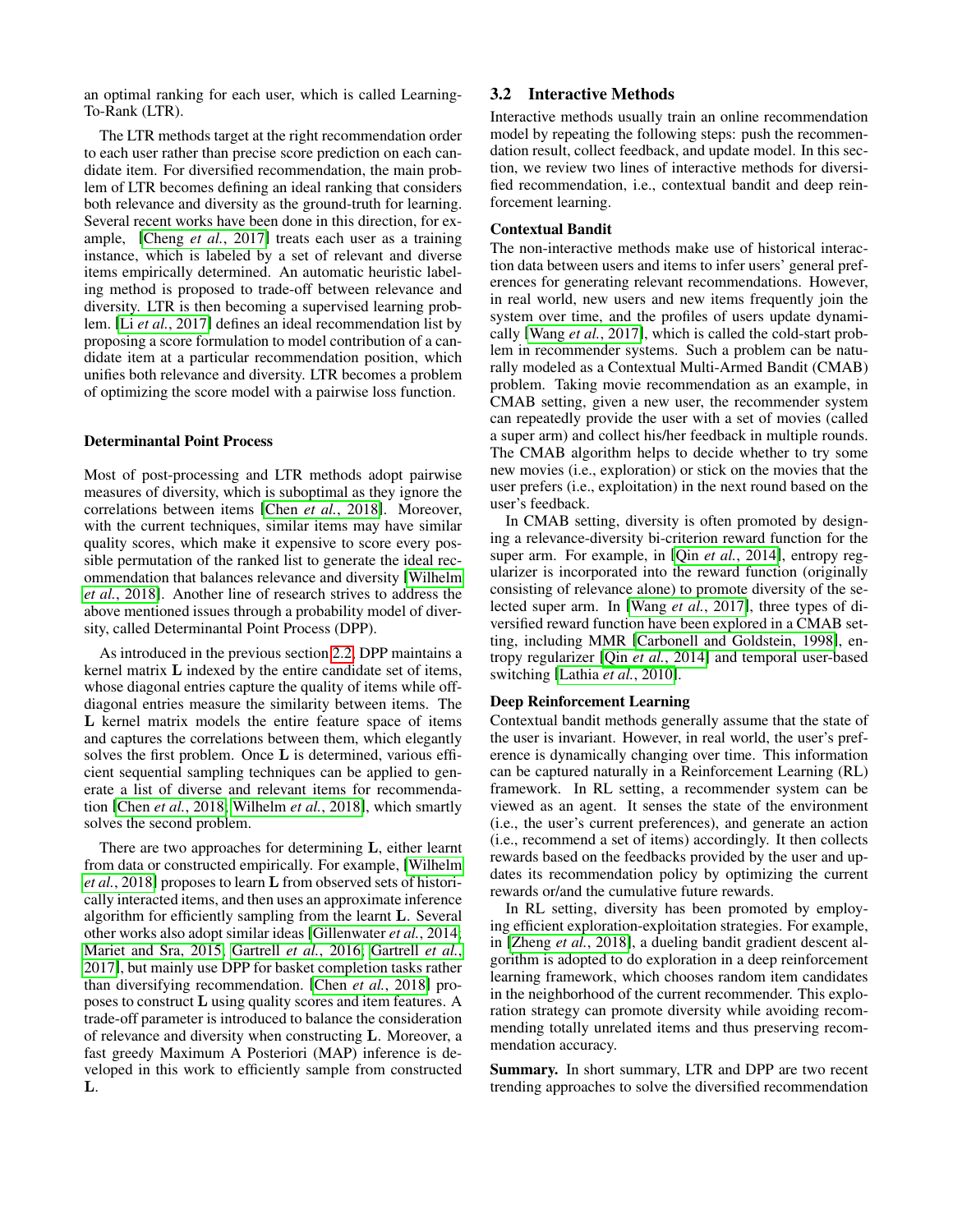problem in the offline setting. Overall speaking, approaches for diversifying recommendation in the online setting is less well studied than that in the offline setting. Deep RL is a trending framework to study diversified interactive recommendation in the online setting.

## 4 Future Directions

Although various approaches have been explored for diversified recommendation, there are still many open questions and challenges to be studied. In this section, we point out five important future research directions on this topic.

### 4.1 Personalized Diversity

Since diversified recommendation is often treated as a bicriterion optimization problem, the objective function (or the reward function in interactive recommendations) usually involves a trade-off parameter between diversity and accuracy. In majority of the diversified recommendation approaches, this parameter is global in nature, which means the same parameter is applied for all users to balance diversity and accuracy [\[Han and Yamana, 2017\]](#page-5-5). Defining such a tradeoff parameter in the objective function can be avoided in the learning-to-rank methods, as the optimal ranking is directly learnt from ground-truth sets. However, the same problem pop up when determining a proper ground-truth set that balancing diversity and accuracy.

It is natural that different users may have different preferences to diversity. Some of the users may have very focused interests while others may have a very broad scope of interests. Hence, treating the trade-off parameter in a global manner can be sub-optimal. For example, blindly pursing high diversity for focused users may definitely hurt the accuracy of recommendation results. However, it is still an open question on how to learn users' personal preferences for the diversity of recommendation results and to personalize the trade-off parameters for each individual user.

### 4.2 Temporal Diversity

Most of the current diversified recommendation methods focus on improving the diversity of recommendation results in one recommendation session, but ignoring the diversity of recommendation results across multiple recommendation sessions. The latter problem was first brought up in [\[Lathia](#page-5-19) *et al.*[, 2010\]](#page-5-19), and was defined as a problem of temporal diversity. Temporal diversity address the problem of the same item being recommended to the user over and over again, or whether the recommended items present a certain level of novelty [\[Chakraborty and Verma, 2016\]](#page-5-4).

The problem of temporal diversity is especially prominent in non-interactive recommender systems, as the same set of items will be repeatedly recommended to the user unless the recommendation model updates based on newly generated user-item interactions. In [Lathia *et al.*[, 2010\]](#page-5-19), various algorithm switching or re-ranking strategies have been explored to promote temporal diversity in a number of non-interactive recommendation models (e.g., CF, k-NN, SVD). However, temporal diversity can be more naturally modeled in the interactive recommendation models, as interactive recommendation models are usually built on a session basis. Moreover, in interactive recommendation models, temporal diversity can be transformed into an exploration-exploitation problem, as more exploration may induce a higher level of temporal diversity. Yet, few studies have been conducted in interactive recommendation models to promote temporal diversity.

## 4.3 Explainable Diversity

One of the common problem faced by traditional recommender systems is that they only provide a set of items for recommendation, but do not provide explanations to make the user or system designer aware of why such items are recommended. However, meaningful and fashionable explanations can help to improve the effectiveness, efficiency and persuasiveness of the recommendation results. In recent years, explainable recommendation is gaining rapid popularity to enhance the transparency of the logic behind sophisticated recommendation models [\[Zhang and Chen, 2018\]](#page-6-23).

Most of the current explainable recommendation approaches focus on finding associations between the recommendation results and relevant users or items, to generate various forms of explanations in textual or visual formats [\[Zhang](#page-6-23) [and Chen, 2018\]](#page-6-23). However, it is still a void field to study how diversified recommendations can be properly explained. This may involve investigating new explanation strategies or rationales, as diversity not only highlights the relevance of individual items, but also the novelty of items in face of already recommended ones.

# 4.4 Visual Diversity

In many real world applications of recommender systems, e.g., e-commerce websites, the recommendation results are often shown as a page of item displays [Zhao *et al.*[, 2018\]](#page-6-24). The users can quickly scan a large number of potential purchases through visual browsing. Hence, a carefully designed item display strategy can potentially enhance users' online visual browsing experience and help them in item discovery [Teo *et al.*[, 2016\]](#page-6-25).

Towards this end, [Teo *et al.*[, 2016\]](#page-6-25) has made the first attempt to diversify visual shopping experience which adopts a submodular diversification framework to re-rank the top scoring items based on category information. However, this approach is still item re-ranking by nature, which does not consider other important information that may influence users' visual experiences, such as the relative positions or graphics of displayed items. Hence, visual diversity remains another interesting domain to be investigated in future research.

### 4.5 Psychology-driven Diversity

If we look at the major body of research in recommender systems, they are data-driven in essence. However, data are produced by users, which only capture the decision of users but never the decision-making process of them. So the question is, can we make better predictive models by understanding the users better? This may need the synergy of theories from multiple disciplines, such as psychology, social science, neuroscience, and of course, data science.

Human beings naturally prefer novelty, as driven by their intrinsic curiosity [\[Wu and Miao, 2013\]](#page-6-26), which leads to a need for diverse stimuli. [Wu *et al.*[, 2016b\]](#page-6-10) has made the first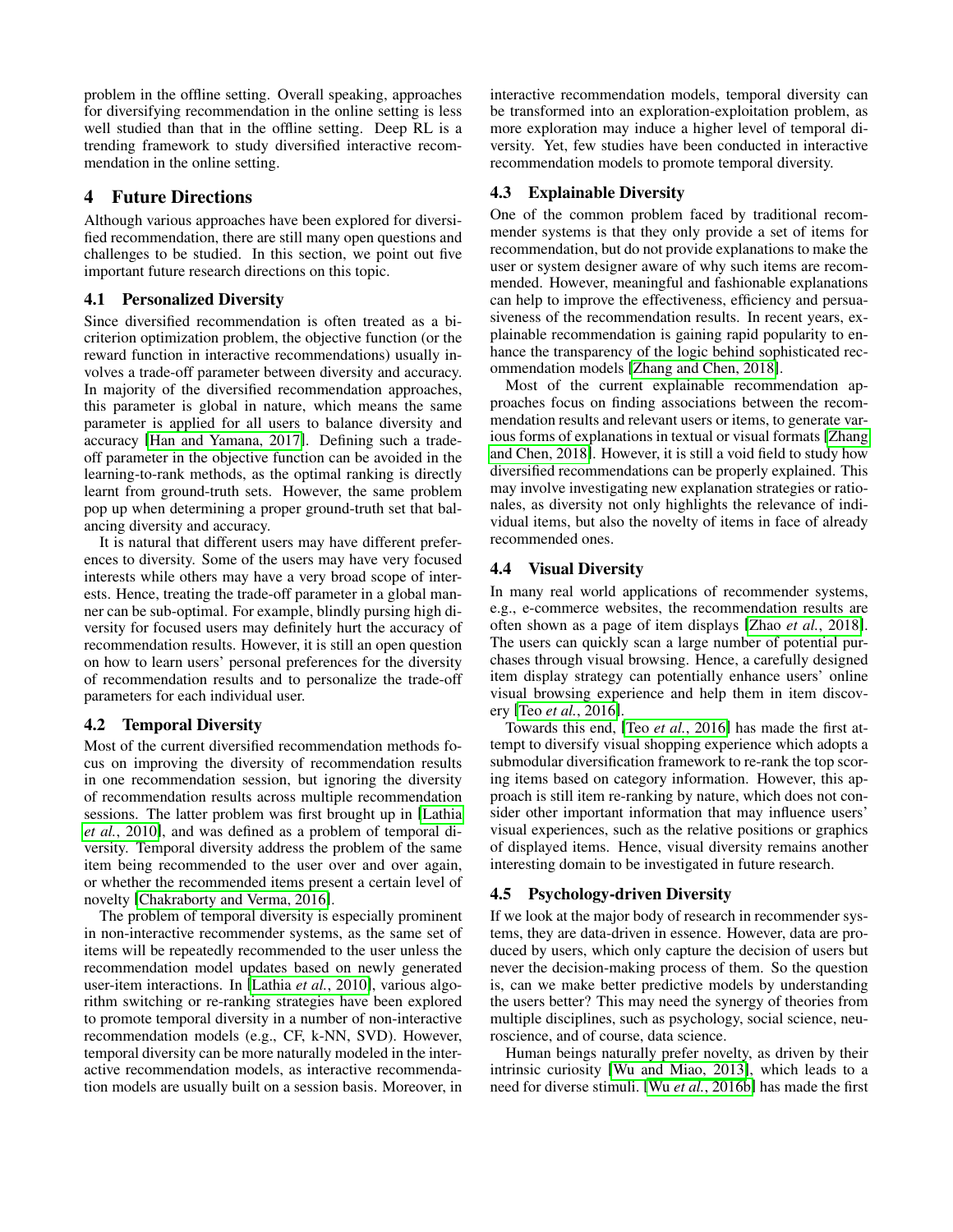attempt to generate diversified recommendations by modeling users' social curiosity, borrowing ideas from human psychology on how our curiosity is stimulated through surprises. Social curiosity not only helps to generate more diversified recommendation lists, but also helps to reveal many long-tailed items that have been surprisingly rated high by friends. However, such ideas are still in its infancy in recommender systems research and open up new possible ways for improving the recommendation performance and user satisfaction.

# 5 Conclusion

Diversity plays an important role in making the recommendation results more interesting and meaningful for the benefit of both end users and business providers. It has been widely studied in the past two decades by recommender system researchers. Yet, there are still many open problems remaining to be addressed in this domain of research. In this paper, we have reviewed and analyzed the recent advances in diversified recommendation in a taxonomic way and shed light on new research perspectives. More specifically, we first reviewed the various lines of definitions for diversity in recommender systems and created a comprehensive taxonomy to give an overview on how diversity have been modeled or measured. We then summarized the major optimization approaches for diversified recommendation and created a taxonomy for classifying, correlating, and clarifying existing approaches. Based on the thorough review, we projected into the future and highlighted five important future research directions that remain open for discussion, in terms of personalization, temporal characteristics, explainability, visual experiences, and human psychology, respectively.

### Acknowledgments

This research is partially supported by the Alibaba-NTU Singapore Joint Research Institute.

### References

- <span id="page-5-9"></span>[Adomavicius and Kwon, 2011] Gediminas Adomavicius and YoungOk Kwon. Maximizing aggregate recommendation diversity: A graph-theoretic approach. In *DiveRS*, pages 3–10, 2011.
- <span id="page-5-7"></span>[Adomavicius and Kwon, 2012] Gediminas Adomavicius and YoungOk Kwon. Improving aggregate recommendation diversity using ranking-based techniques. *IEEE Transactions on Knowledge and Data Engineering*, 24(5):896–911, 2012.
- <span id="page-5-3"></span>[Ashkan *et al.*, 2015] Azin Ashkan, Branislav Kveton, Shlomo Berkovsky, and Zheng Wen. Optimal greedy diversity for recommendation. In *IJCAI*, pages 1742–1748, 2015.
- <span id="page-5-18"></span>[Boim *et al.*, 2011] Rubi Boim, Tova Milo, and Slava Novgorodov. Diversification and refinement in collaborative filtering recommender. In *CIKM*, pages 739–744. ACM, 2011.
- <span id="page-5-2"></span>[Bradley and Smyth, 2001] Keith Bradley and Barry Smyth. Improving recommendation diversity. In *AICS*, pages 85– 94, 2001.
- <span id="page-5-8"></span>[Brynjolfsson *et al.*, 2010] Erik Brynjolfsson, Yu Hu, and Michael D Smith. Research commentary—long tails vs. superstars: The effect of information technology on product variety and sales concentration patterns. *Information Systems Research*, 21(4):736–747, 2010.
- <span id="page-5-0"></span>[Carbonell and Goldstein, 1998] Jaime Carbonell and Jade Goldstein. The use of mmr, diversity-based reranking for reordering documents and producing summaries. In *SI-GIR*, pages 335–336, 1998.
- <span id="page-5-4"></span>[Chakraborty and Verma, 2016] Jayeeta Chakraborty and Vijay Verma. A survey of diversification techniques in recommendation systems. In *DMAC*, pages 35–40, 2016.
- <span id="page-5-11"></span>[Chandar and Carterette, 2013] Praveen Chandar and Ben Carterette. Preference based evaluation measures for novelty and diversity. In *SIGIR*, pages 413–422, 2013.
- <span id="page-5-16"></span>[Chen *et al.*, 2018] Laming Chen, Guoxin Zhang, and Eric Zhou. Fast greedy map inference for determinantal point process to improve recommendation diversity. In *NIPS*, pages 5623–5634, 2018.
- <span id="page-5-12"></span>[Cheng *et al.*, 2017] Peizhe Cheng, Shuaiqiang Wang, Jun Ma, Jiankai Sun, and Hui Xiong. Learning to recommend accurate and diverse items. In *WWW*, pages 183– 192, 2017.
- <span id="page-5-1"></span>[Drosou and Pitoura, 2010] Marina Drosou and Evaggelia Pitoura. Search result diversification. *SIGMOD record*, 39(1):41–47, 2010.
- <span id="page-5-14"></span>[Gartrell *et al.*, 2016] Mike Gartrell, Ulrich Paquet, and Noam Koenigstein. Bayesian low-rank determinantal point processes. In *RecSys*, pages 349–356, 2016.
- <span id="page-5-15"></span>[Gartrell *et al.*, 2017] Mike Gartrell, Ulrich Paquet, and Noam Koenigstein. Low-rank factorization of determinantal point processes for recommendation. In *AAAI*, pages 1912–1918, 2017.
- <span id="page-5-13"></span>[Gillenwater *et al.*, 2014] Jennifer A Gillenwater, Alex Kulesza, Emily Fox, and Ben Taskar. Expectationmaximization for learning determinantal point processes. In *NIPS*, pages 3149–3157, 2014.
- <span id="page-5-17"></span>[Gollapudi and Sharma, 2009] Sreenivas Gollapudi and Aneesh Sharma. An axiomatic approach for result diversification. In *WWW*, pages 381–390. ACM, 2009.
- <span id="page-5-5"></span>[Han and Yamana, 2017] Jungkyu Han and Hayato Yamana. A survey on recommendation methods beyond accuracy. *IEICE Transactions on Information and Systems*, 100(12):2931–2944, 2017.
- <span id="page-5-10"></span>[Koren *et al.*, 2009] Yehuda Koren, Robert Bell, and Chris Volinsky. Matrix factorization techniques for recommender systems. *Computer*, (8):30–37, 2009.
- <span id="page-5-6"></span>[Kunaver and Požrl, 2017] Matevž Kunaver and Tomaž Požrl. Diversity in recommender systems-a survey. *Knowledge-Based Systems*, 123:154–162, 2017.
- <span id="page-5-19"></span>[Lathia *et al.*, 2010] Neal Lathia, Stephen Hailes, Licia Capra, and Xavier Amatriain. Temporal diversity in recommender systems. In *SIGIR*, pages 210–217. ACM, 2010.